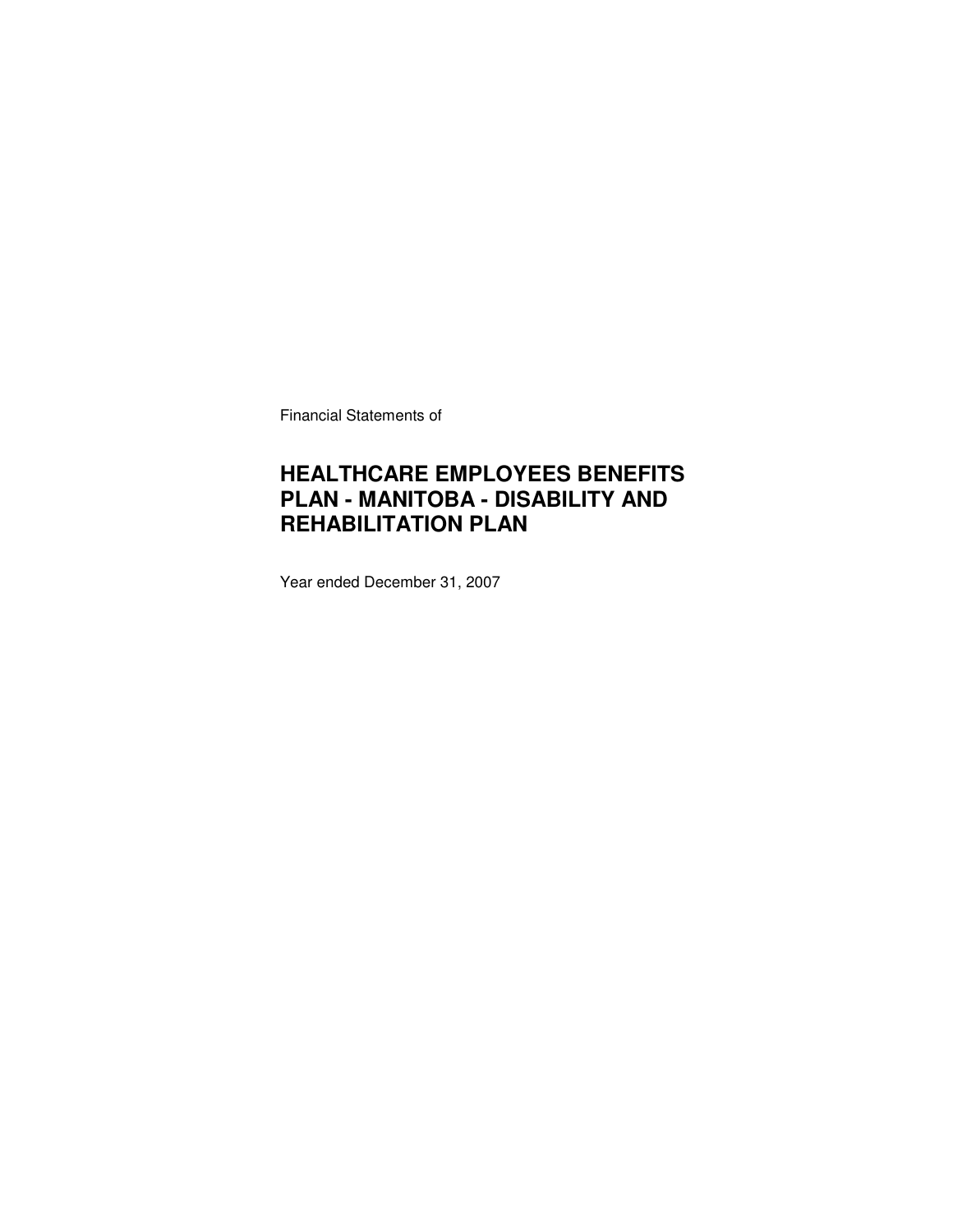

**KPMG LLP**<br> **Chartered Accountants**<br>
Fax (204) 957-0808 **Chartered Accountants** Fax (204) 957-0808<br>
Suite 2000 – One Lombard Place **Face Contract Contract Contract Contract** Contract Contract Contract Contract Contract Contract Contract Contract Contract Contract Contract Contr Suite 2000 – One Lombard Place Winnipeg MB R3B 0X3 Canada

### **AUDITORS' REPORT**

To the Board of Trustees of Healthcare Employees Benefits Plan - Manitoba - Disability and Rehabilitation Plan

We have audited the statement of net assets of the Healthcare Employees Benefits Plan - Manitoba - Disability and Rehabilitation Plan as at December 31, 2007 and the statement of changes in net assets for the year then ended. These financial statements are the responsibility of the Plan's management. Our responsibility is to express an opinion on these financial statements based on our audit.

We conducted our audit in accordance with Canadian generally accepted auditing standards. Those standards require that we plan and perform an audit to obtain reasonable assurance whether the financial statements are free of material misstatement. An audit includes examining, on a test basis, evidence supporting the amounts and disclosures in the financial statements. An audit also includes assessing the accounting principles used and significant estimates made by management, as well as evaluating the overall financial statement presentation.

In our opinion, these financial statements present fairly, in all material respects, the net assets of the Plan as at December 31, 2007 and the changes in its net assets for the year then ended in accordance with Canadian generally accepted accounting principles.

Signed "**KPMG LLP**"

Chartered Accountants

Winnipeg, Canada

April 4, 2008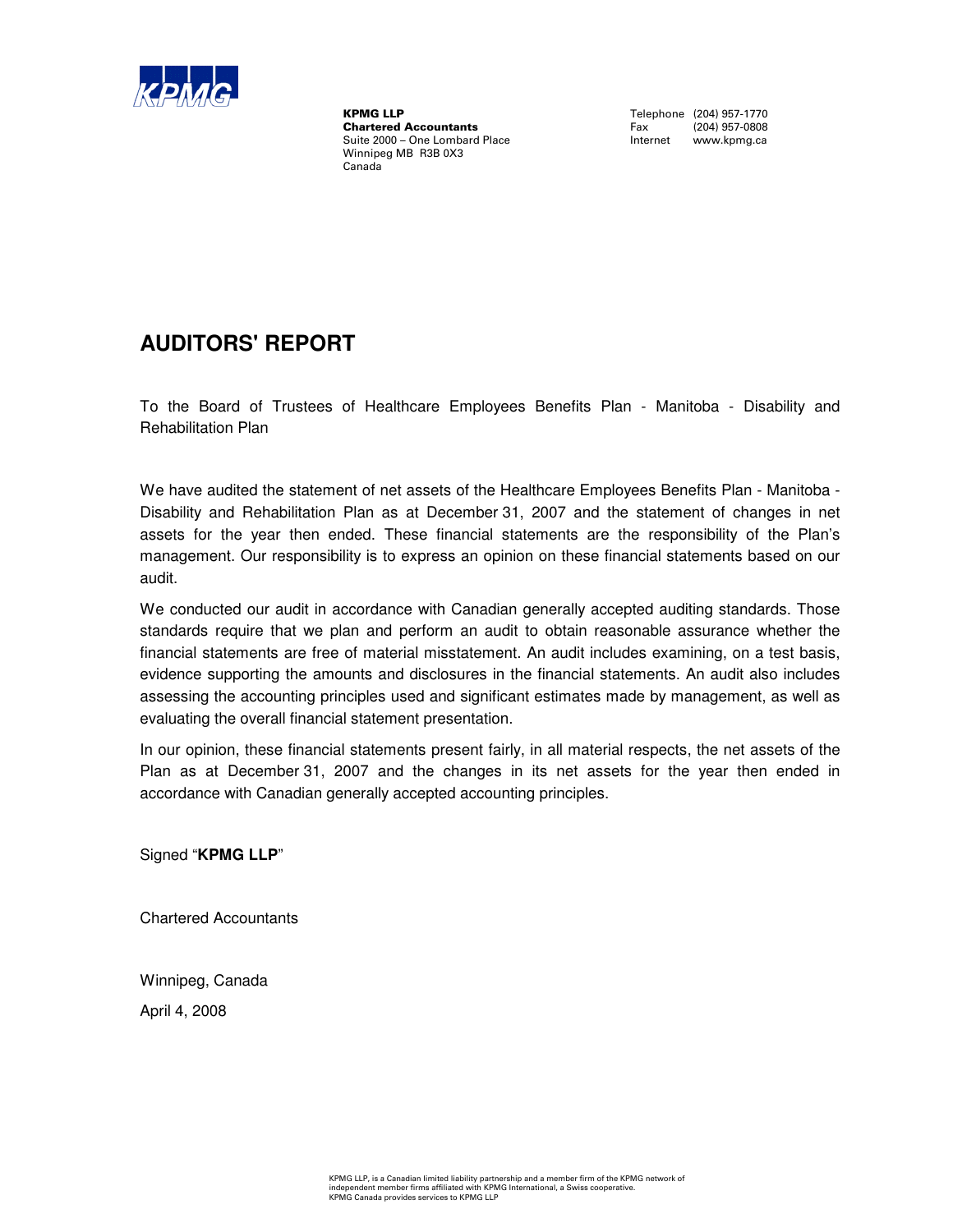**Statement of Net Assets** 

December 31, 2007, with comparative figures for 2006

|                                                                   |                | 2007                                   | 2006                                   |
|-------------------------------------------------------------------|----------------|----------------------------------------|----------------------------------------|
| Assets                                                            |                |                                        |                                        |
| Cash                                                              | \$             | 1,791,861                              | \$<br>1,814,509                        |
| Premiums and other receivables                                    |                | 1,967,344                              | 1,879,921                              |
| Prepaid expenses                                                  |                | 39,001                                 | 48,417                                 |
| Due from Manulife Financial (note 5)                              |                | 145,857                                | 133,676                                |
| Capital assets (note 6)                                           |                | 325,359                                | 601,624                                |
| Investments (note 7)                                              |                | 100,643,033                            | 89,855,524                             |
|                                                                   |                | \$104,912,455                          | \$<br>94,333,671                       |
| Liabilities and Net Assets                                        |                |                                        |                                        |
| Premiums payable and accrued liabilities                          | \$             | 672,262                                | \$<br>504,440                          |
| Due to Healthcare Employees Pension Plan - Manitoba<br>(note 10)  |                | 212,789                                | 171,137                                |
| Obligations for (note 9):<br><b>IBNR</b><br><b>Disabled lives</b> |                | 11,580,000<br>53,217,000<br>64,797,000 | 12,208,000<br>55,621,000<br>67,829,000 |
|                                                                   |                | 65,682,051                             | 68,504,577                             |
| Net assets represented by:<br>Capital fund<br>Unrestricted fund   |                | 325,359<br>38,905,045<br>39,230,404    | 601,624<br>25,227,470<br>25,829,094    |
|                                                                   | $$\mathbb{S}$$ | 104,912,455                            | \$<br>94,333,671                       |

See accompanying notes to financial statements.

On behalf of the Board of Trustees:

Tran *Illis* Chair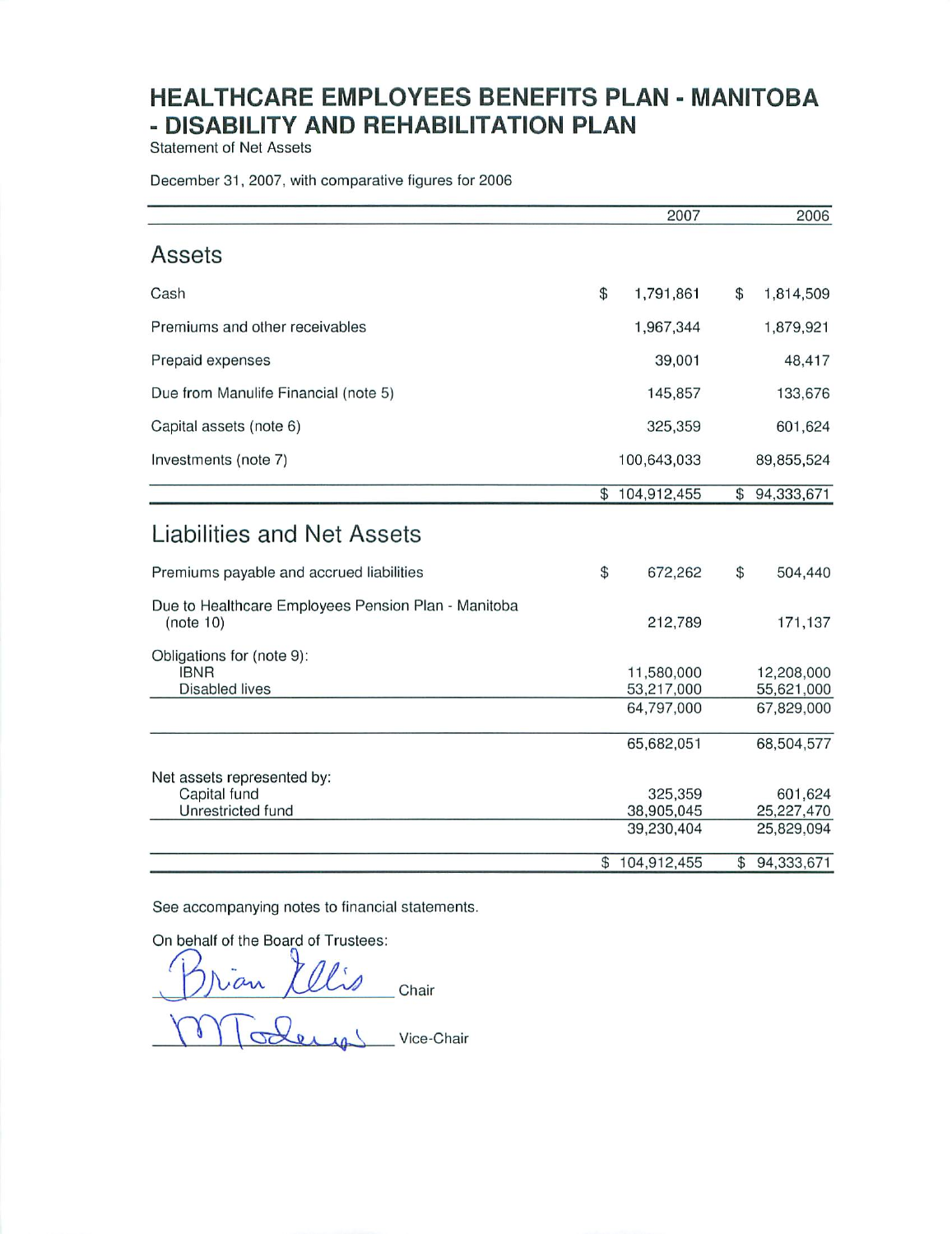Statement of Changes in Net Assets

Year ended December 31, 2007, with comparative figures for 2006

|                                              |                  |               | 2007             | 2006            |
|----------------------------------------------|------------------|---------------|------------------|-----------------|
| Increases:                                   |                  |               |                  |                 |
| Premiums                                     |                  |               | 28,303,500       | \$26,465,213    |
| Investment income                            |                  |               | 2,617,543        | 3,635,071       |
|                                              |                  |               | 30,921,043       | 30,100,284      |
| Decreases:                                   |                  |               |                  |                 |
| Claims incurred                              |                  |               | 15,445,708       | 13,792,053      |
| Claim-related expenses                       |                  |               | 845,886          | 805,455         |
| Amortization of capital assets               |                  |               | 306,471          | 300,812         |
| Administrative - HEBP (note 10)              |                  |               | 3,868,337        | 3,312,353       |
| Administrative - Manulife Financial          |                  |               | 85,331           | 98,019          |
|                                              |                  |               | 20,551,733       | 18,308,692      |
| Net increase prior to changes in obligations |                  |               | 10,369,310       | 11,791,592      |
| Changes in obligations for:                  |                  |               |                  |                 |
| <b>IBNR</b>                                  |                  |               | 628,000          | 572,000         |
| <b>Disabled lives</b>                        |                  |               | 2,404,000        | (2,852,000)     |
|                                              |                  |               | 3,032,000        | (2,280,000)     |
| Increase in net assets                       |                  |               | \$13,401,310     | 9,511,592<br>\$ |
|                                              |                  |               |                  |                 |
|                                              | Unrestricted     | Capital       | 2007             | 2006            |
|                                              | Fund             | Fund          | Total            | Total           |
| Net assets,                                  |                  |               |                  |                 |
| beginning of year                            | \$<br>25,227,470 | \$<br>601,624 | 25,829,094<br>\$ | \$16,317,502    |
| Increase (decrease) in                       |                  |               |                  |                 |
| net assets                                   | 13,707,781       | (306, 471)    | 13,401,310       | 9,511,592       |
| Transfer for capital                         |                  |               |                  |                 |
| assets (note 6)                              | (30, 206)        | 30,206        |                  |                 |
| Net assets, end of year                      | \$<br>38,905,045 | \$<br>325,359 | \$<br>39,230,404 | \$25,829,094    |

See accompanying notes to financial statements.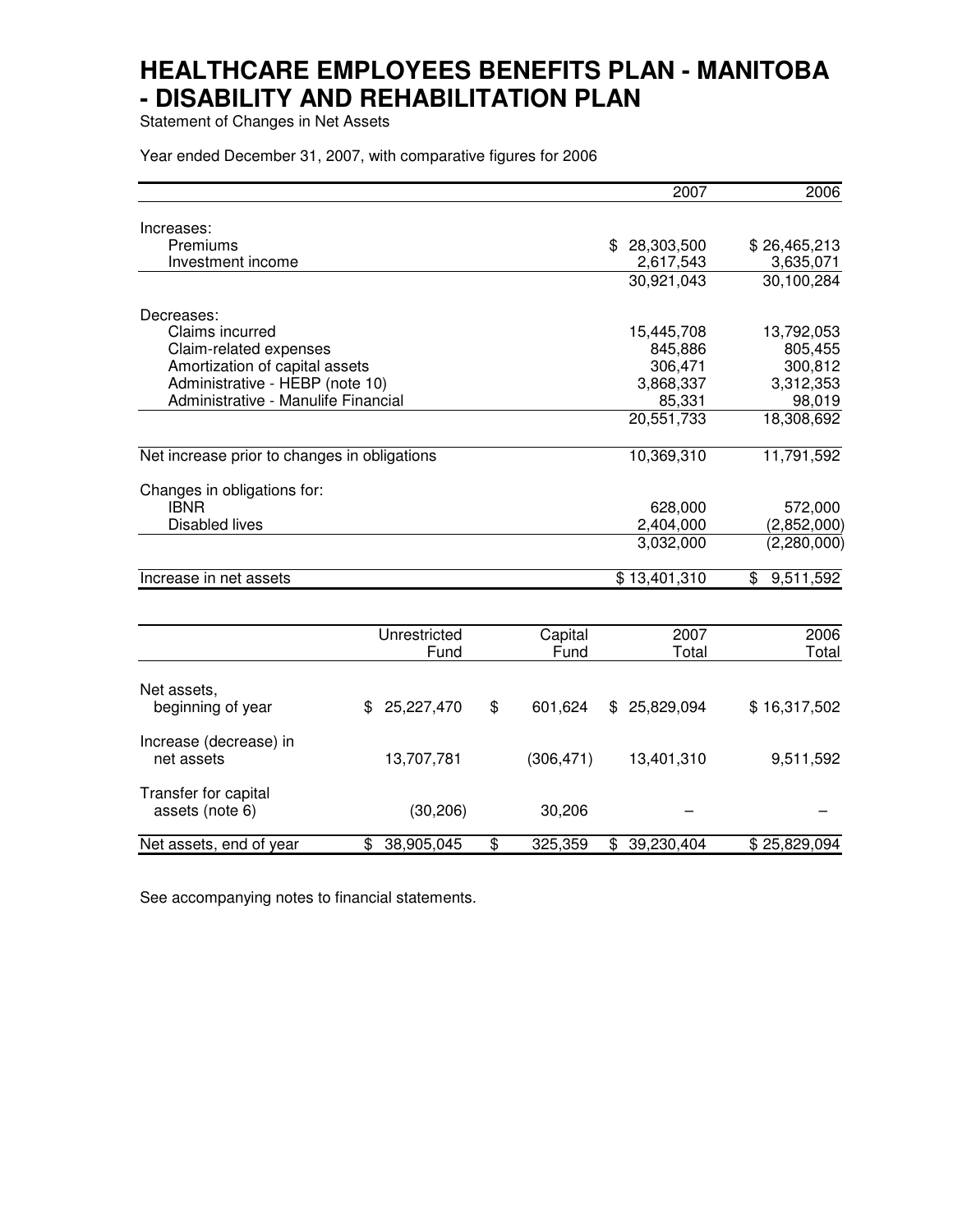Notes to Financial Statements

Year ended December 31, 2007

#### **1. General:**

The Healthcare Employees Benefits Plan - Manitoba (HEBP) is a jointly trusteed, not-for-profit organization which includes the disability and rehabilitation plan (the Plan) for healthcare employees in Manitoba.

The Plan is registered as a health and welfare trust under the *Income Tax Act* and is not subject to income taxes.

The disability and rehabilitation plan was established on October 1, 1988 to administer the longterm disability plan for employees of participating healthcare facilities of Manitoba. The employees' share of the Plan was insured with Manulife Financial for claims with disability dates on or before May 31, 2002 (Insured Plan). The employers' share of the Plan was self-insured for claims with disability dates on or before May 31, 2002, but administered by Manulife Financial on an Administrative Services Only (ASO Plan) basis. Claims adjudication for the Plan is provided by Manulife Financial for claims with disability dates on or before May 31, 2002. Claims with disability dates on or after June 1, 2002 are self-administered and self-insured.

#### **2. Significant accounting policies:**

(a) Basis of presentation:

These financial statements are prepared on a going concern basis and present the aggregate financial position of the Plan as a separate financial reporting entity, independent of the participating employers and members. Only the assets and obligations to members eligible to participate in the Plan have been included in these financial statements. These financial statements do not portray the funding requirements of the Plan or the benefit security of the individual plan members.

(b) Fund accounting:

Assets, liabilities, revenues and expenses related to the Plan's capital assets are recorded in the Capital Fund. All other assets, liabilities, revenues and expenses are reported in the Unrestricted Fund.

(c) Investments:

Bond pooled funds are recorded at market values established by the respective fund trustee.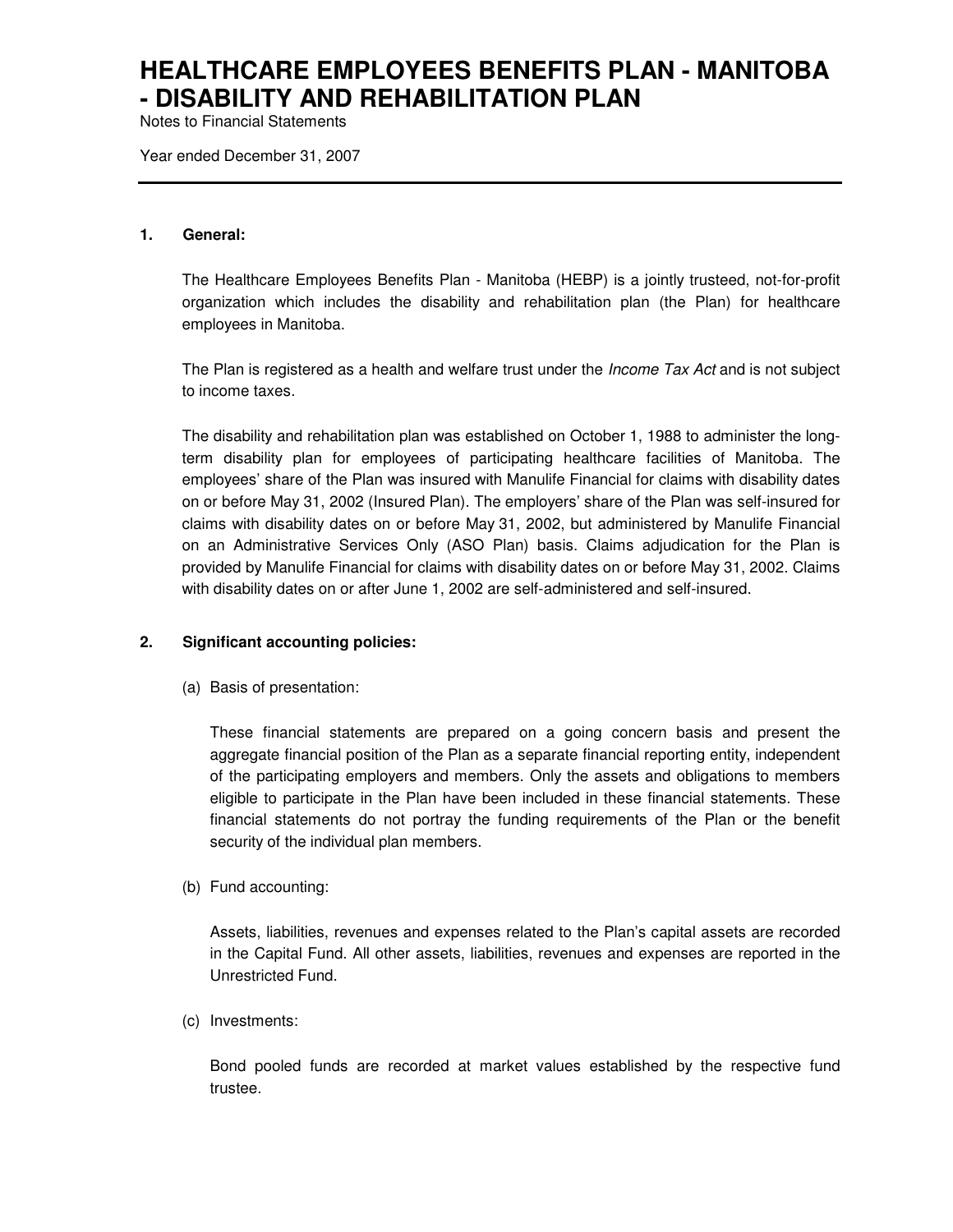Notes to Financial Statements (continued)

Year ended December 31, 2007

### **2. Significant accounting policies (continued):**

(d) Investment income:

Investment income includes interest and dividend income as well as realized and unrealized gains and losses on investments during the year. Interest income has been accrued as reported by the issuer of the pooled funds.

(e) Capital assets:

Capital assets are recorded at cost less accumulated amortization. Repairs and maintenance costs are charged to expense. Betterments which extend the estimated useful life of an asset are capitalized. When a capital asset no longer contributes to the Plan's ability to provide services, its carrying amount is written-down to its residual value. Capital assets, which include computer projects, will be amortized on a straight-line basis over three years as the projects are completed. Amortization expense is reported in the Capital Fund.

(f) Premiums:

Premiums recorded in the statement of changes in net assets include the employees' and employers' share of the premiums required for the disability coverage. Premiums are recorded on an accrual basis.

(g) Transaction costs:

Transaction costs are incremental costs directly attributable to the acquisition, issue or disposal of a financial asset or financial liability. Transaction costs incurred are expensed and included in investment income.

(h) Use of estimates:

The preparation of financial statements requires management to make estimates and assumptions that affect the reported amounts of assets and liabilities, the disclosure of contingent assets and liabilities at the date of the financial statements and the reported amounts of increases and decreases in net assets during the year. Actual results could differ from those estimates.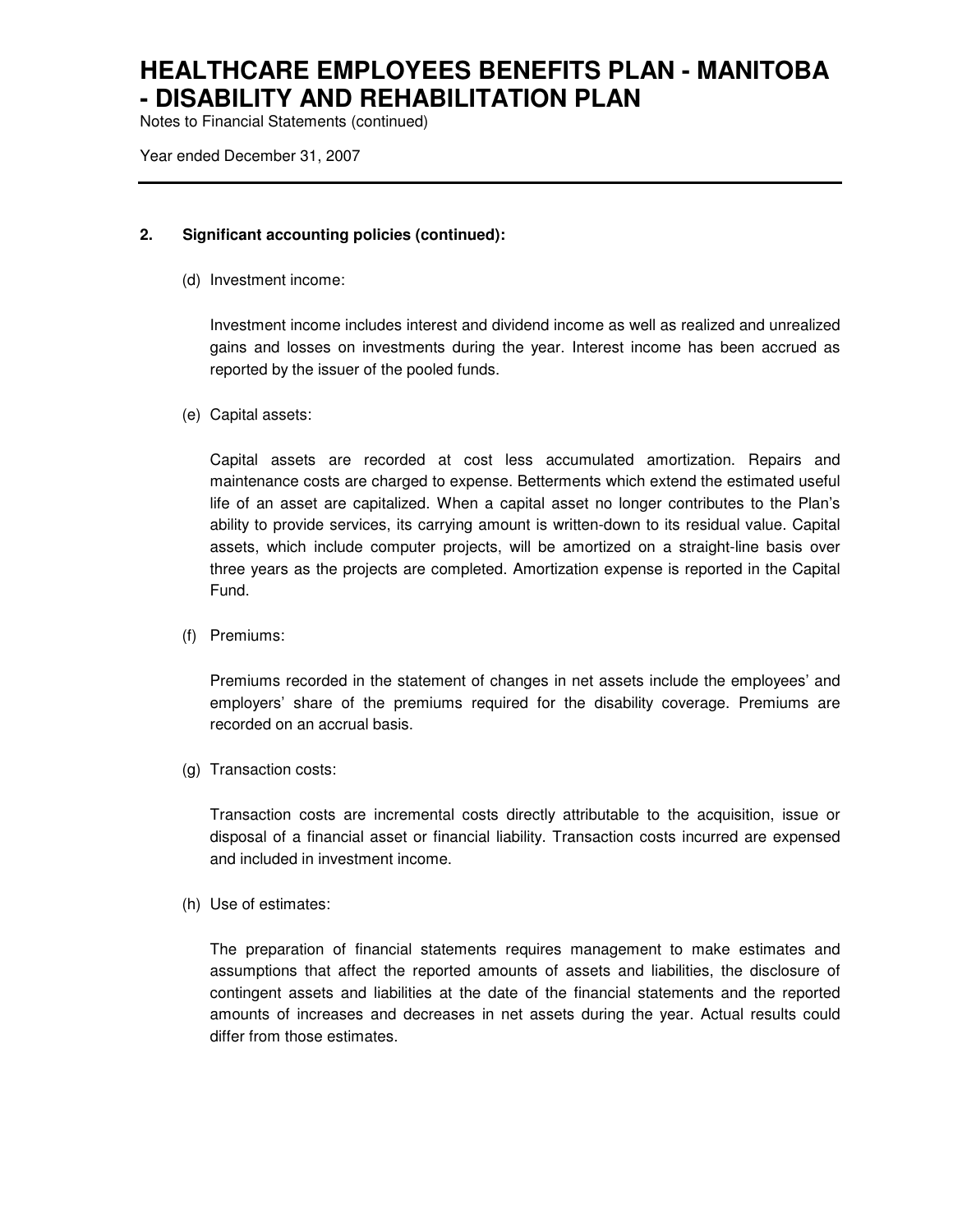Notes to Financial Statements (continued)

Year ended December 31, 2007

### **3. Change in accounting policy:**

In 2007, the Plan adopted Canadian Institute of Chartered Accountants (CICA) Emerging Issues Committee Abstract No. 168, Accounting by Pension Plans for Transaction Costs (EIC-168), which requires that pension plans not include transaction costs in the fair value of investments. Under EIC-168, transaction costs are included in the statement of changes in net assets in the period incurred. EIC-168 is required to be applied retrospectively, without restatement of prior periods, for fiscal years ending on or after December 31, 2007.

The adoption of this EIC did not have a material impact on the net assets of the Plan as transaction costs were previously included in investment income in the statement of changes in net assets.

### **4. Recent accounting pronouncements issued and not yet applied:**

The CICA issued the following accounting standards that will come into effect for the Plan's next fiscal year. The Plan is in the process of determining the impact that these standards will have on its financial reporting.

(a) Capital Disclosures:

Section 1535 - Capital Disclosures establishes standards for the disclosure of: (i) an entity's objectives, policies and processes for managing capital; (ii) quantitative data about what the entity regards as capital; (iii) whether the entity has complied with any capital requirements; and (iv) if it has not complied, the consequences of such non-compliance.

(b) Financial Instruments - Disclosures and Presentation:

Sections 3862 - Financial Instruments - Disclosures and 3863 - Financial Instruments - Presentation replace the existing Section 3861 - Financial Instruments - Disclosure and Presentation. These new sections revise and enhance disclosure requirements, and carry forward, unchanged, existing presentation requirements. These new sections require disclosures about the nature and extent of risks arising from financial instruments and how the entity manages those risks.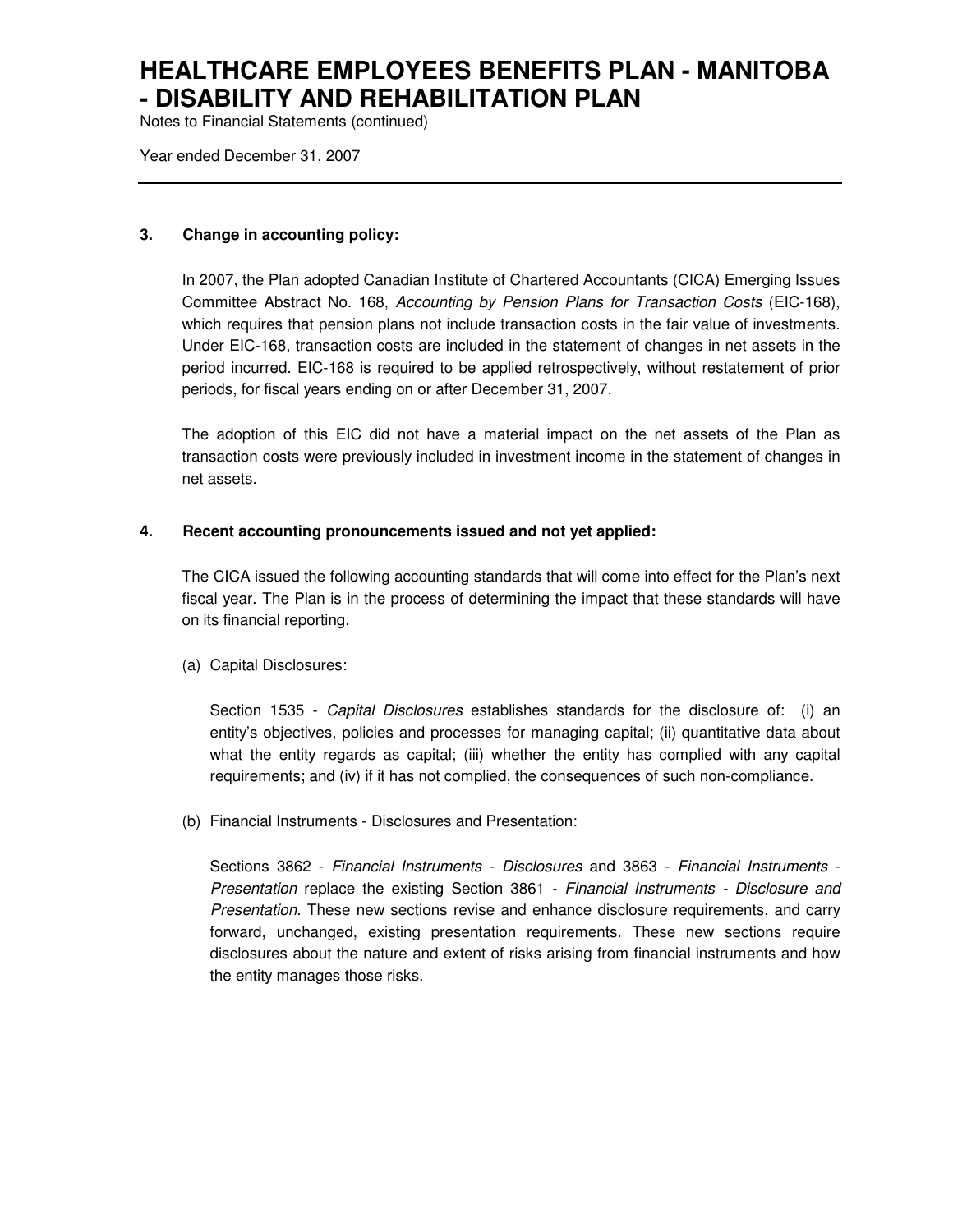Notes to Financial Statements (continued)

Year ended December 31, 2007

#### **5. Due from Manulife Financial:**

Due from Manulife Financial represents the ASO Plan surplus of \$145,857 (2006 - \$133,676). At May 31, 2002, the Trustees terminated the insured arrangement with Manulife Financial for claims with disability dates on or after June 1, 2002. Manulife Financial holds reserves to fund the fully insured portion of the claims with disability dates on or before May 31, 2002 until the release of all related liabilities.

Interest is earned on the due from Manulife Financial as follows: Unrestricted deposit account balance at the 1-year GIC rate less .5 percent and on cash flows at 90-day T-bill rate less .5 percent.

Manulife Financial is to provide the Plan with terminal accounting in respect of the Insured Plan for the seven year period from June 1, 2002 to May 31, 2009. The deficit of the Insured Plan as at May 31, 2002 will be carried over as the opening balance for the terminal accounting period, with the \$1,800,000 payment applied as a premium payment in the terminal accounting period. Any surplus generated during the terminal accounting period will first be applied to the deficit carried forward from May 31, 2002 and any other deficits arising during the terminal accounting period. Manulife Financial is obliged to pay the Plan any remaining surplus at the end of the terminal accounting period within 60 days thereof, together with interest from May 31, 2009 to the date of payment. Should the Insured Plan generate a deficit during the terminal accounting period or generate a surplus that is insufficient to eliminate the deficit existing as of May 31, 2002, no further amounts shall be owing or paid by the Plan in respect of any deficit existing at the end of the terminal accounting period.

#### **6. Capital assets:**

|                   |   |         |                             |         |                   | 2007    |                   | 2006    |
|-------------------|---|---------|-----------------------------|---------|-------------------|---------|-------------------|---------|
|                   |   | Cost    | Accumulated<br>amortization |         | Net book<br>value |         | Net book<br>value |         |
| Computer projects | S | 932.642 | S                           | 607.283 | S                 | 325.359 |                   | 601,624 |

In fiscal 2007, \$30,206 (2006 - \$134,803) was transferred from the Unrestricted Fund to the Capital Fund for the computer projects.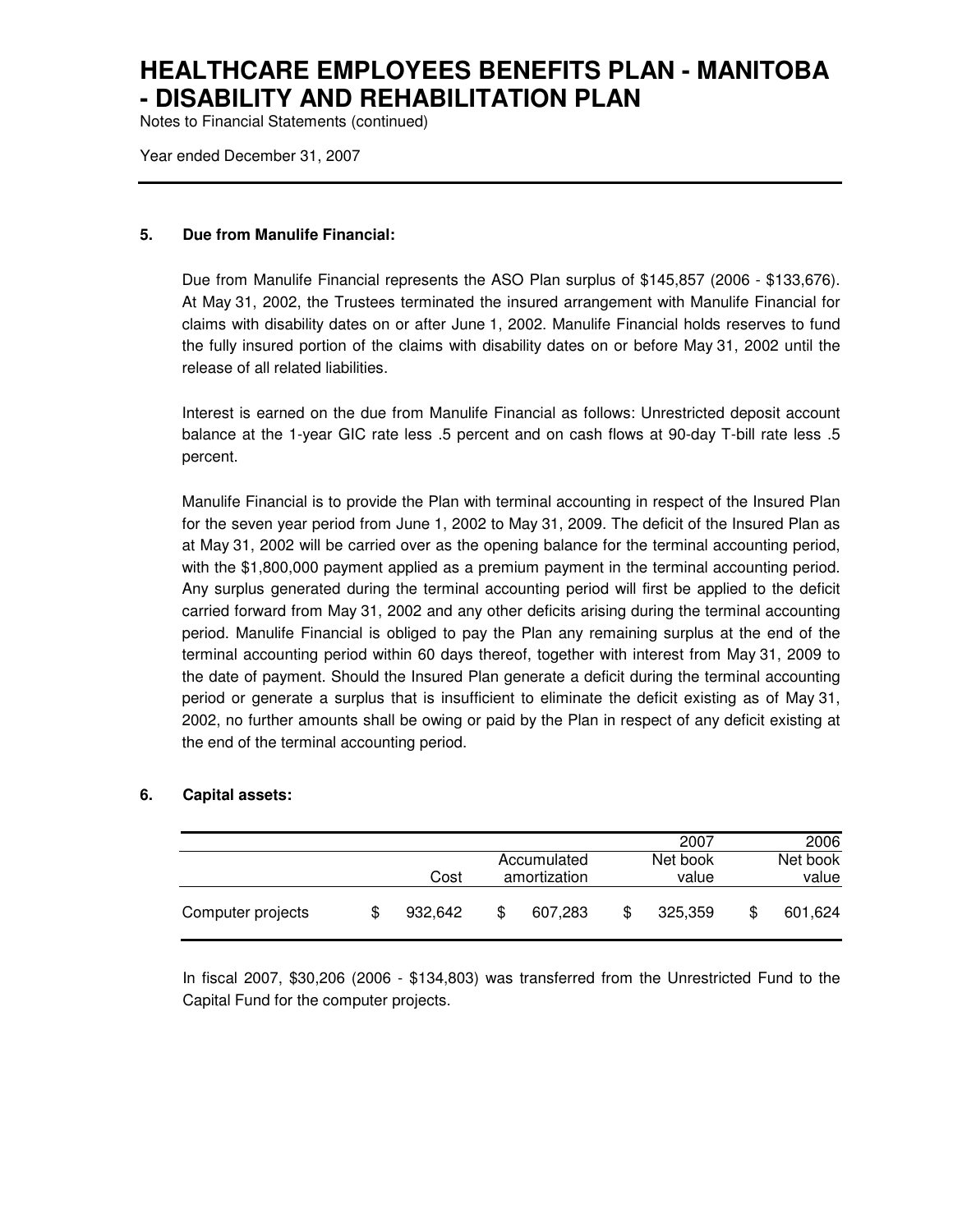Notes to Financial Statements (continued)

Year ended December 31, 2007

#### **7. Investments:**

|                   | 2007          | 2006          |
|-------------------|---------------|---------------|
| Bond pooled funds | \$100,643,033 | \$ 89,855,524 |

Investments are held in bond pooled funds which earned interest at 2.6 percent (2006 - 4.2 percent).

#### **8. Role of the actuary:**

The actuary has been appointed pursuant to the Trust Agreement. With respect to the preparation of financial statements, the actuary has been engaged to carry out an estimation of the Plan's obligations for IBNR and disabled lives to the members. The estimation is made in accordance with accepted actuarial practice and reported thereon to the Board of Trustees. In performing the estimation of the liabilities, which are by their nature inherently variable, assumptions are made as to future claims, members' ages, benefit amounts, rates of recovery and interest rates.

#### **9. Obligations for:**

(a) Incurred but not reported (IBNR):

This obligation relates to those claims which have been incurred but not reported at the date of the financial statements. This obligation is calculated as the estimated claims cost for six months.

(b) Disabled lives:

This obligation is calculated annually by an independent actuary under each plan for every disabled member receiving benefits. It reflects the liability for future benefit payments and is developed on the basis of the member's age, benefit amount and normal rates of recovery and an assumed interest rate of 4.27 percent (2006 - 4.09 percent).

### **10. Related party transactions:**

HEBP and the Healthcare Employee's Pension Plan - Manitoba (HEPP) have a certain number of common trustees and a cost sharing agreement to allocate certain costs based on factors such as square footage, number of employees and time usage. The balance due to HEPP is non-interest bearing, and has no fixed terms of repayment.